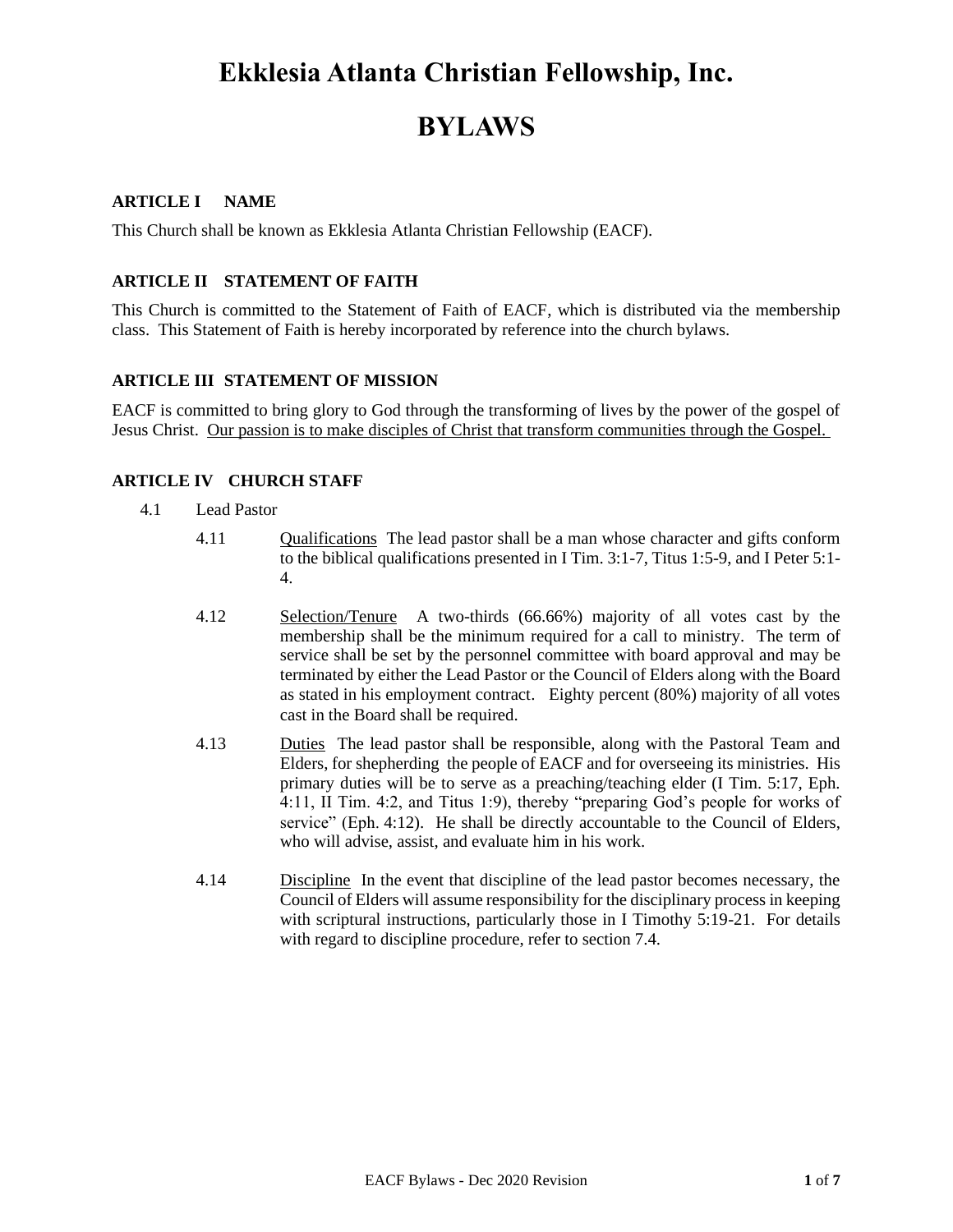## 4.15 Lead Pastoral Change

- 4.151 Pastoral Search Committee In the event that a new lead pastor is to be called, the Council of Elders shall appoint, with representation from the Council of Elders and Board, a Pastoral Search Committee which shall assume leadership in seeking a new lead pastor. The Council of Elders will, when appropriate, bring the recommendation to the Board and Church membership. For quorum and affirmative vote details, section 4.22.
- 4.152 Interim Pastor In the event the Church is making a change in lead pastor, the Council of Elders may appoint an interim pastor who shall serve for the ensuing year, or until a regular lead pastor is called. An interim pastor shall normally not serve longer than one (1) year.
- 4.2 Pastoral Staff
	- 4.21 **Qualifications** The basic qualifications of any pastoral staff member shall be the same as for the lead pastor (section 4.11). In addition, the gifts and experience of the individual under consideration shall match the needs of the Church and the duties of the position.
	- 4.22 Selection When a new pastoral staff position is needed, the Council of Elders will share the need and a proposed ministry description with the Board and membership. If the proposed position is approved by the Board, the Council of Elders will recommend a candidate to the membership for its affirmation. An eighty percent (80%) majority of all votes cast in the Board and two-thirds (66.66%) majority of all votes cast in membership shall be required for affirmation.
	- 4.23 Tenure The term of service shall be set by the personnel committee with board approval, and may be terminated by either the staff member or the Council of Elders along with the Board as stated in the employment contract. Eighty percent (80%) majority of all votes cast in the Board shall be required.
	- 4.24 Duties A ministry description for all pastoral staff members shall be prepared by the Council of Elders in cooperation with the pastoral staff member.
	- 4.25 Accountability All pastoral staff members are directly accountable to the lead pastor, and ultimately responsible to the Council of Elders.
	- 4.26 Discipline See section 4.14.

## **ARTICLE V ELDERS**

- 5.1 Composition EACF shall be governed by a Council of Elders made up of both vocational and lay elders as well as Chairman of the Board. The elders shall be equal in authority but may be specialized in function. "Double honor" (i.e. "first among equals") will be given to those who rule well especially in the areas of preaching and teaching (I Timothy 5:17). The lead pastor is an ex-officio member of the council of elders. Other pastoral staff maybe recommended for formal eldership at the discretion of the standing Council. This recommendation would be subject to the same affirmation requirements in 5.3.
- 5.2 Qualifications The elders shall be men from the EACF membership whose lives conform to the biblical qualifications presented in I Tim. 3:1-7; Titus l:5-9; and I Pet. 5:1-4.
- 5.3 Selection/Tenure Each lay member of the Council of Elders shall be affirmed by the Board and membership for a three (3) year term. An eighty percent (80%) majority of all votes cast by the Board and two-thirds (66.66%) majority of all votes cast by membership shall be required for affirmation. A lay elder shall not serve more than two (2) consecutive terms, after which he shall be ineligible for reaffirmation for at least one (1) year.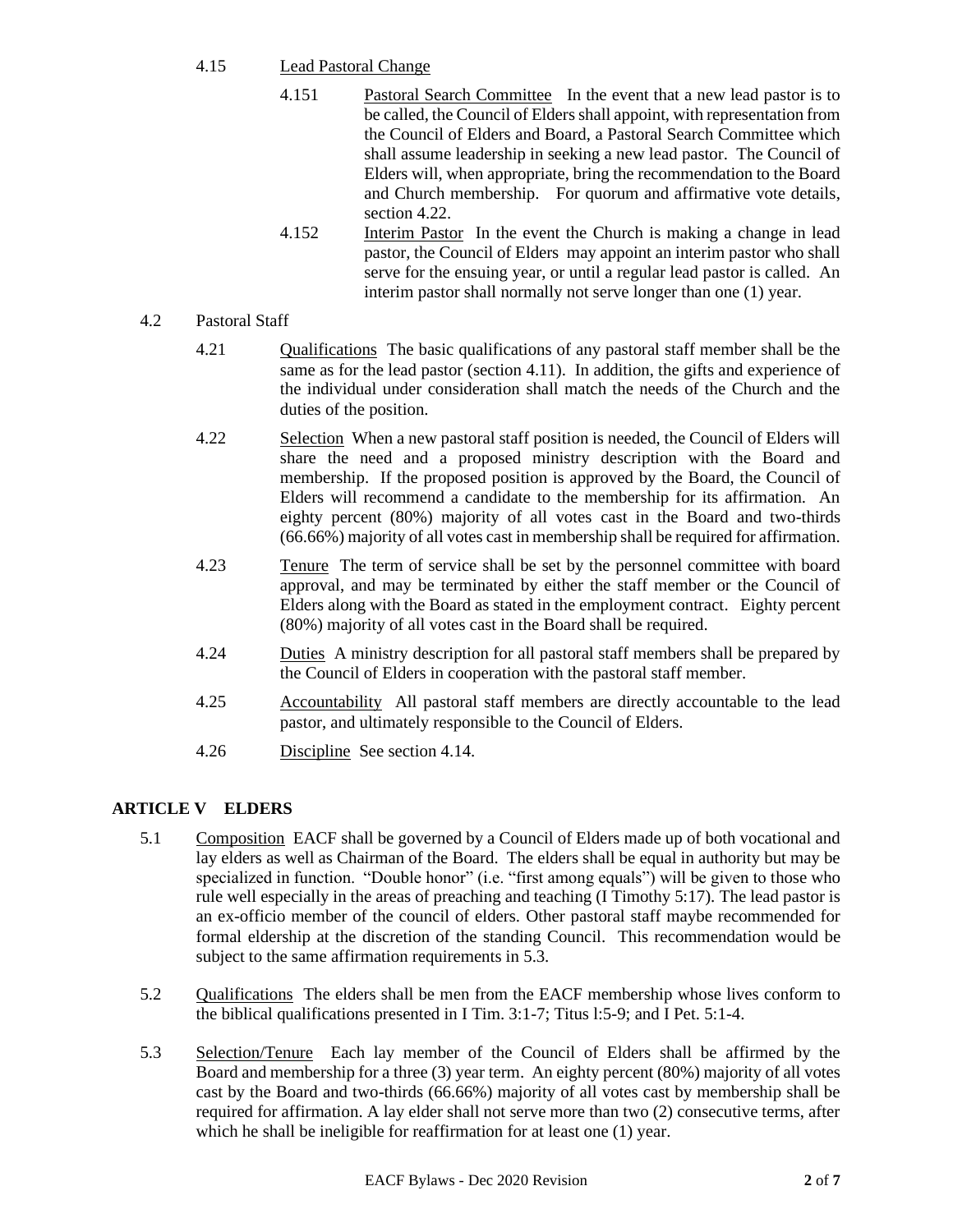#### 5.31 Selection Process

- (1) The Council of Elders, in awareness of leadership needs within the church, shall be regularly and prayerfully considering the qualification of particular individuals to meet those needs.
- (2) The Council of Elders will invite the Board to suggest additional possible candidates to be considered for service as an Elder. At least eight weeks prior to the fourth quarter membership meeting, the Council of Elders will invite the membership to suggest additional candidates. These suggestions will need to be received at least five weeks prior to the fourth quarter membership meeting.
- (3) The Elders will review these submissions along with any individuals already under consideration. Personal interviews may be conducted as necessary.
- (4) After further prayerful consideration, the Elders shall present the names of the individuals they are recommending for Eldership to the Board. After affirmation by the Board, the Elders shall present the candidates to the membership at least two weeks prior to the membership meeting.
- (5) At the fourth quarter membership meeting, the membership will have opportunity to affirm or withhold affirmation of these individuals.
- 5.32 Commencement of Office Term The term of office shall commence on January 1<sup>st</sup> following the fourth quarter meeting.
- 5.33 Filling of Elder Vacancies If an Elder position is vacated midterm, the office shall remain vacant until the next fourth quarter meeting, when a qualified replacement shall be selected to serve out the remainder of the unexpired term. The partial term shall not be counted as time in office if the replacement is subsequently affirmed at the next regular election.
- 5.34 Coordinator Council of Elders shall elect, in the first meeting of each year, a coordinator from its own membership. The coordinator shall serve at all meetings of the Council of Elders and the membership.
- 5.4 Duties The Council of Elders is responsible for lovingly governing the church, teaching the Word of God and "tending the flock" as overseers (I Peter 5:1-3). Specifically, these responsibilities include:
	- (1) giving themselves to diligent study and fervent prayer;
	- (2) consistently offering their lives as examples to the flock;
	- (3) developing contexts for both the equipping and the work of the saints in order to present them to God as mature in Christ;
	- (4) mobilizing the church to the world through mercy and evangelistic ministry;
	- (5) instructing and examining baptism and membership candidates;
	- (6) admonishing and/or disciplining members when needed;
	- (7) caring for the sick, elderly, hurting, non-participating, etc.;
	- (8) promoting prayer within the fellowship;
	- (9) presiding over and serving the communion elements at the corporate observance of the Lord's Supper;
	- (10) supervising the distribution of the needy fund;
	- (11) establishing strategic long-term goals and objectives for EACF;
	- (12) clarifying and guarding church doctrine and/or practices, including the formulation of consequent church policies;
	- (13) advising and evaluating the pastoral staff, including the preparation and/or revision of job descriptions;
	- (14) appointing the Pastoral Search Committee when it becomes necessary to seek a pastor;
	- (15) participating regularly and actively in the service and ministry of the church;
	- (16) overseeing a training program to cultivate young men aspiring to leadership and to maintain an orderly succession of elders;
	- (17) discipling members of the church and training them for service.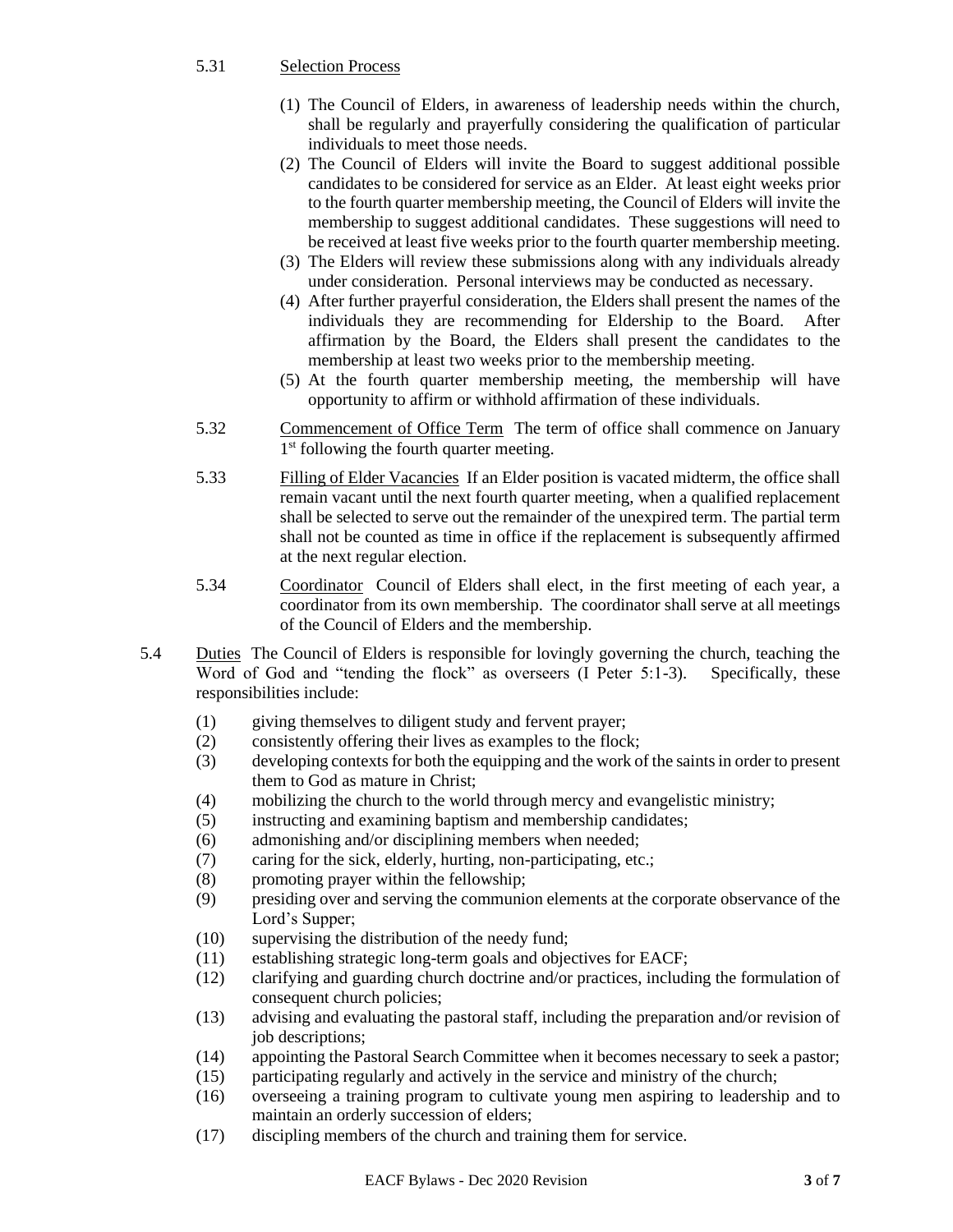- 5.5 Meetings Generally, the Council of Elders shall meet at least once each month. Special meetings may be called by the lead pastor, or a majority (>50%) of the members of the Council. Special meetings will require a three  $(3)$  day notice unless waived by a majority ( $>50\%$ ) of the Council membership.
- 5.6 Quorum A majority (>50%) of the Council of Elders membership shall constitute a quorum.

## **ARTICLE VI BOARD OF ELDERS AND DEACONS**

- 6.1 The Board shall be responsible for conducting business meetings, coordinating ministry affairs, forming committees, and confirming Council of Elders' initiative.
	- 6.11 Composition The Board of Elders and Deacons shall be composed of the lead pastor, deacons, pastoral team, and chairman.
- 6.2 Deacons
	- 6.21 Qualifications A Deacon shall be a member who is qualified by the standards set forth in the Bible (I Tim 3:1-13), agrees with the Statement of Faith.
	- 6.22 Selection/Tenure The term of a deacon is two years and, subject to Board's approval, renewable once to a total of four years. Each deacon shall be affirmed by an eighty percent (80%) vote of the Board and two-thirds (66.66%) majority of all votes casted by membership.
	- 6.23 Selection Process The Council of Elders shall recommend a nomination committee for the Board to confirm. The membership will submit nominations to the committee for screening before a list of candidates is submitted to Board for approval and then to membership for affirmation.
	- 6.24 Duties Deacons shall be responsible for the administration of their respective ministry under the leadership of the Council of Elders. New deaconship will be submitted for consideration by Council of Elders and then to Board for affirmation by an eighty percent (80%) vote. No membership affirmation is required.
	- 6.25 Chairman The chairman shall be a member (an elder) of the Council of Elders. In transitional times or special situation, the Council of Elders can nominate candidates from current Board or membership. In such occasion, the Council of Elders shall submit a list of candidates from current Board or membership. The Board shall elect a chairperson by an eighty percent (80%) vote and two-thirds (66.66%) majority of all votes casted by membership.
	- 6.26 Chairman tenure The term of the chairperson is two years and subject to Board's approval. The chair is to coordinate all ministry departments, call and preside over Board meetings, and serve on Council of Elders.
- 6.3 Quorum Two-thirds (66.66%) of the Board of Elders and Deacons shall constitute a quorum.

#### **ARTICLE VII MEMBERSHIP**

7.1 Qualifications When an individual is saved, he becomes a member of the body of Christ (1 Cor. 12:13). Because he is united to Christ and the other members of the body in this way, he is therefore qualified to become a member of this Church. Members of this Church must be persons who give a clear testimony and evidence of saving faith in Jesus Christ. This includes baptism or willingness to be baptized. Because of the responsibilities and accountability involved with church membership, members must be at least sixteen (16) years of age.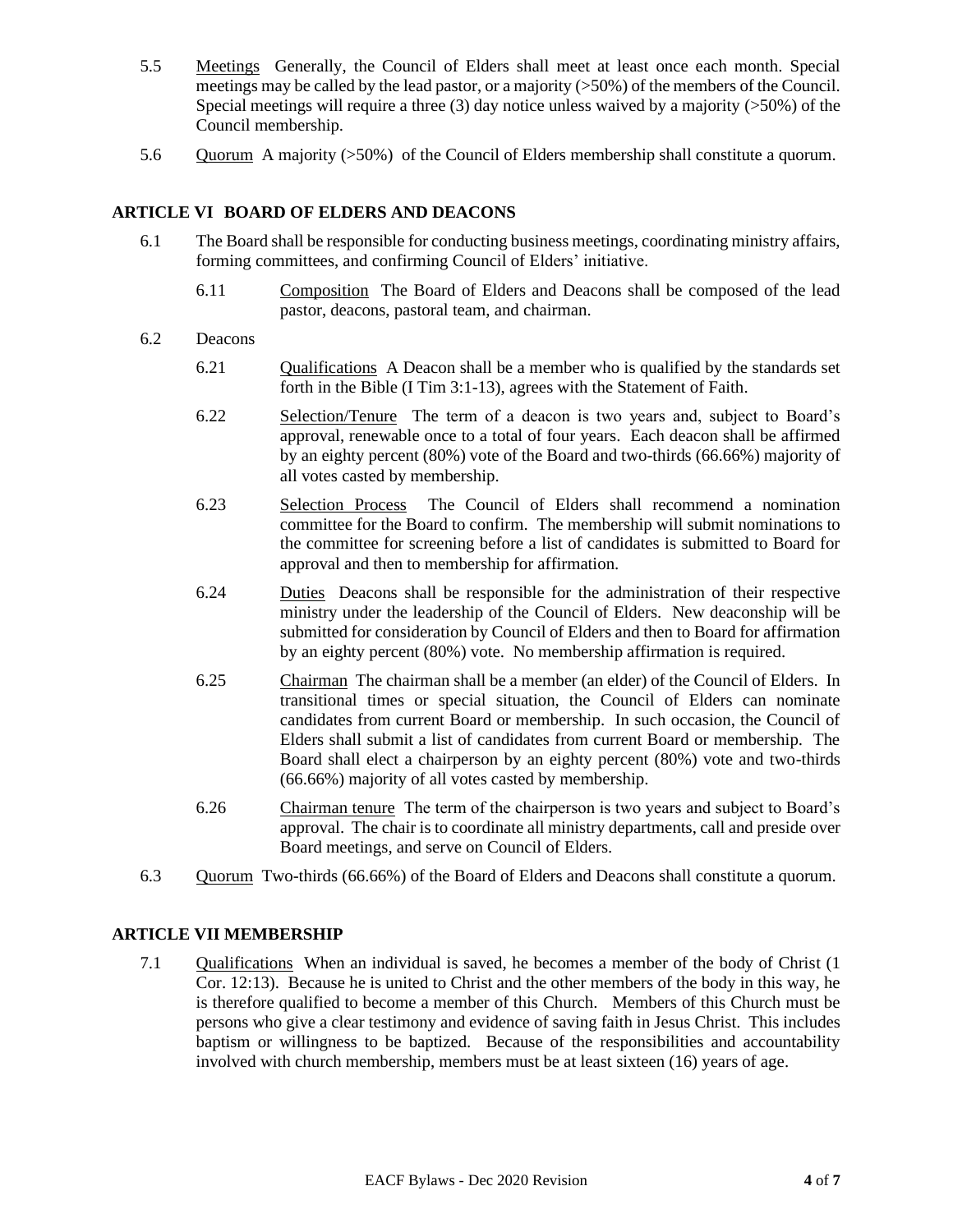- 7.2 Applications Applicants shall be expected to complete a preparatory course of instruction, complete appropriate application forms, and be interviewed by a Pastors or Elder, who shall then recommend to the Council of Elders those who qualify for membership. With the Council of Elders' approval, applicants will become members of EACF.
- 7.3 Duties of Membership Members of this Church are expected to support this Church in fulfilling its mission (Article III) through the faithful stewardship of their skills, time, energy, and financial resources.
	- 7.31 If members have concerns, they should communicate with the leaders prior to petitioning for a special membership meeting.
- 7.4 Discipline of Members All members of EACF are expected to conduct their lives according to the standards set forth in Scripture. Such conduct includes moral purity, personal honesty, promotion of church unity and biblical fidelity. Members are to be consistent examples of authentic Christianity as they seek to emulate the character of Christ through the power of the Holy Spirit. (Rom. 8:28-29, 16:17-18; I Cor. 6:9-10; Gal. 5:22-23; Eph. 4:3, 25, 5:18; II Tim. 3:1-17; Titus 3:10-11)
	- 7.41 Purposes of Discipline The church is commanded to discipline its members when they continue in open and habitual sin. Church discipline has multiple purposes including the following:
		- (1) encouraging the sinning member to repent, thus restoring fellowship with Christ and the church;
		- (2) warning other members against such sin;
		- (3) upholding and maintaining the moral purity and blameless testimony of the church.

(Matt. 18:15-18; I Cor. 5:1-13; II Cor. 2:6-11, 7:8-10; I Tim. 5:19-20; II Thess. 3:6, 14-15)

- 7.42 Process of Discipline Should any member depart from the standard of Scripture and engage in conduct which conflicts with biblical principles of holiness, the steps of discipline outlined in the Scriptures shall be followed as necessary to accomplish the purposes stated above:
	- (1) private reproof of sinning member;
	- (2) reproof before two or three witnesses;
	- (3) public reproof before the Church;
	- (4) termination of membership with possible disassociation and severance of fellowship.

The entire process of church discipline outlined above shall be carried out and enforced in a spirit of Christian love, care and sensitivity.

(Matt. 18:16-18; Rom. 16:17; I Cor. 5:1-13; Gal. 6:1; II Thess. 3:6, 14-15; I Tim. 6:3-5; Titus 3:10).

- 7.43 Enactment of Discipline It is hoped that the preliminary steps of discipline outlined above will result in repentance on the part of the sinning member. However, if there is no indication of repentance after these steps are taken, the sinning person's membership shall be terminated. Such termination of membership shall be decided by the Council of Elders after due consideration and prayer. The reason for termination shall be stated in a pastoral letter and delivered to the terminated member.
- 7.44 Agreement of Members to Submit to the Process of Church Discipline Every person who makes application for membership or maintains membership in this Church explicitly consents to submit to the process of church discipline outlined above.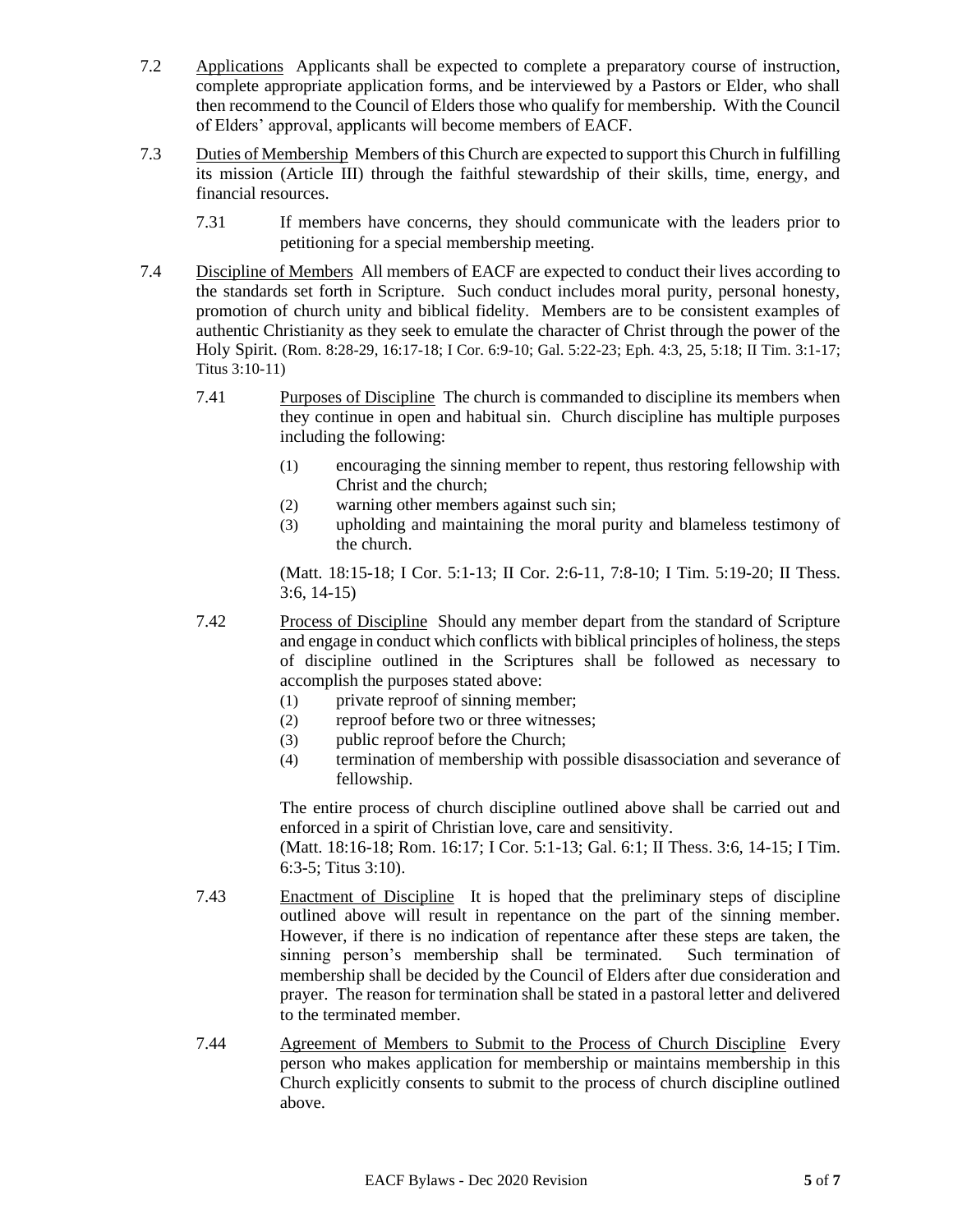7.5 Termination or Transfer Members in good standing moving from one location to another shall, at their request, be given letters stating their standing in the Church and indicating their termination of membership. A member failing to share in the fellowship and responsibilities of the Church for a period of one year without just cause shall, after due personal counsel, forfeit membership.

## **ARTICLE VIII CHURCH MEMBERSHIP MEETINGS**

- 8.1 Voting Membership All members of the Church shall be eligible to vote in the membership meetings.
- 8.2 Regular Membership Meetings There will be at least one but no more than three regular membership meetings held each year. The meetings shall be held at a place designated by the Council of Elders. The meeting may also be held virtually or as a combination of virtual and in-person at the discretion of the Council of Elders
	- 8.21 Fourth Quarter Membership Meetings A membership meeting shall be held during the fourth quarter to adopt a church budget for the coming fiscal year and to transact any other necessary business.
- 8.3 Special Membership Meetings Special membership meetings may be called by the Council of Elders or by written petition containing the signatures of a quarter  $(25%)$  of the membership of the Church. All special meetings shall be held at a site designated by the Council of Elders. The meeting may also be held virtually or as a combination of virtual and in-person at the discretion of the Council of Elders.

#### 8.4 Announcement of Membership Meetings

- 8.41 Public Announcement A public announcement of all regular membership meetings shall be made at least fourteen (14) days in advance. It shall be announced by a member of the Council of Elders in the Sunday worship service. The announcement will include the purpose of the meeting.
- 8.42 Special Meetings Special meetings may be called by giving public announcement of at least seven (7) days in advance. The announcement shall be made by a member of the Council of Elders in the Sunday worship service. The announcement will include the purpose of the meeting.

#### 8.5 Voting Policy

- 8.51 Eligibility All members of EACF shall be eligible to vote in church membership meetings. Members attending meetings virtually are permitted to vote virtually and such votes shall not be considered absentee.
- 8.52 Vote Required for Decision A majority vote (>50%) of those members voting shall be

required in all Church decisions and elections, except as specified elsewhere.

- 8.53 Quorum A quorum shall consist of no less than twenty-five percent (25%) of the membership and shall include absentee votes if applicable.
- 8.54 Absentee/Proxy Voting There shall be no provision for absentee or proxy voting except as follows:
	- (1) Absentee votes shall be permitted for votes regarding staff employment.
		- (2) All absentee votes shall be cast before the in-person vote.